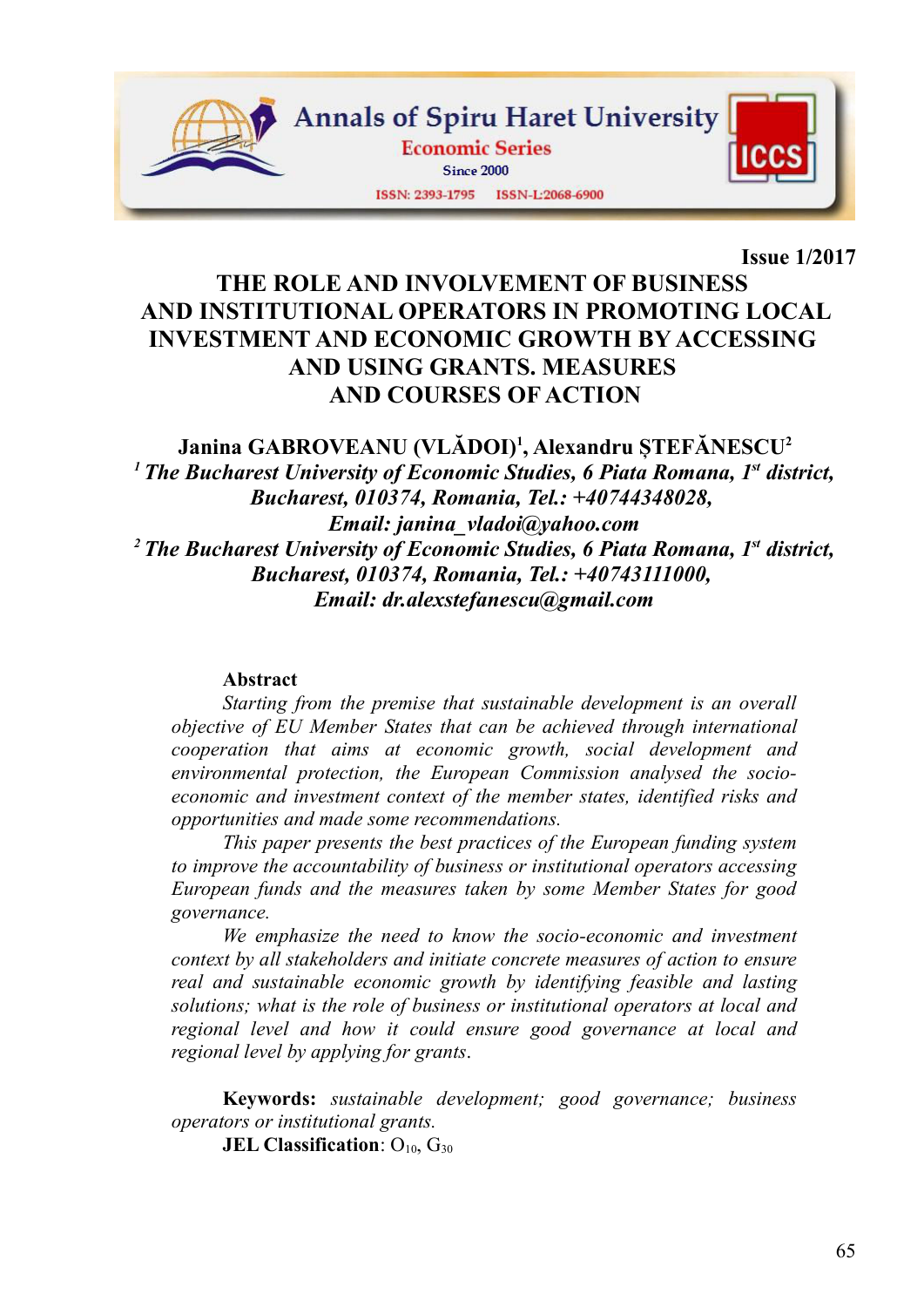

### **Introduction**

Starting from the premise that sustainable development is an overall goal of EU member states that can be achieved through international cooperation that aims at economic growth, social development and environmental protection, the European Commission examined the socio-economic and investment context of the member states in order to ensure long-term European economy. In this regard, the risks have been identified and there have been formulated recommendations for the member states to adopt the necessary measures for their removal, a part of them being presented as follows:

### **Risks**

Local, regional, national factors lack the initiative for identifying financial mechanisms to support financing of long-term investments, given the fact that investors generally prefer short-term investments. They should also take into account the local and regional particularities of long-term investments.

### **Recommendations**

For a sustainable economic growth, the local and regional authorities should identify funding sources to facilitate and encourage long-term investment according to local and regional particularities and considering the challenges faced by business or institutional operators.

In this regard, the national and multilateral investment banks might have an important role and they should (a) support the investments of strategic importance, especially in infrastructure and (b) pursue a countercyclical financial policy, i.e. to retain the capital during economic growth and significantly increase investments especially in a time of deep economic crisis.

On the other hand, the long-term investment at local and regional level could be supported by adopting procedures that enable reducing bureaucracy and the substantial speeding up of the decision-making process.

### **Risks**

A fast increase has been found in the international competition for foreign capital. In order to ensure the necessary funding to pay the accumulated debts, some indebted countries have opted for foreign capital to finance income-generating investments, the attention being funnelled more on loans and less or not at all on other sources of capital.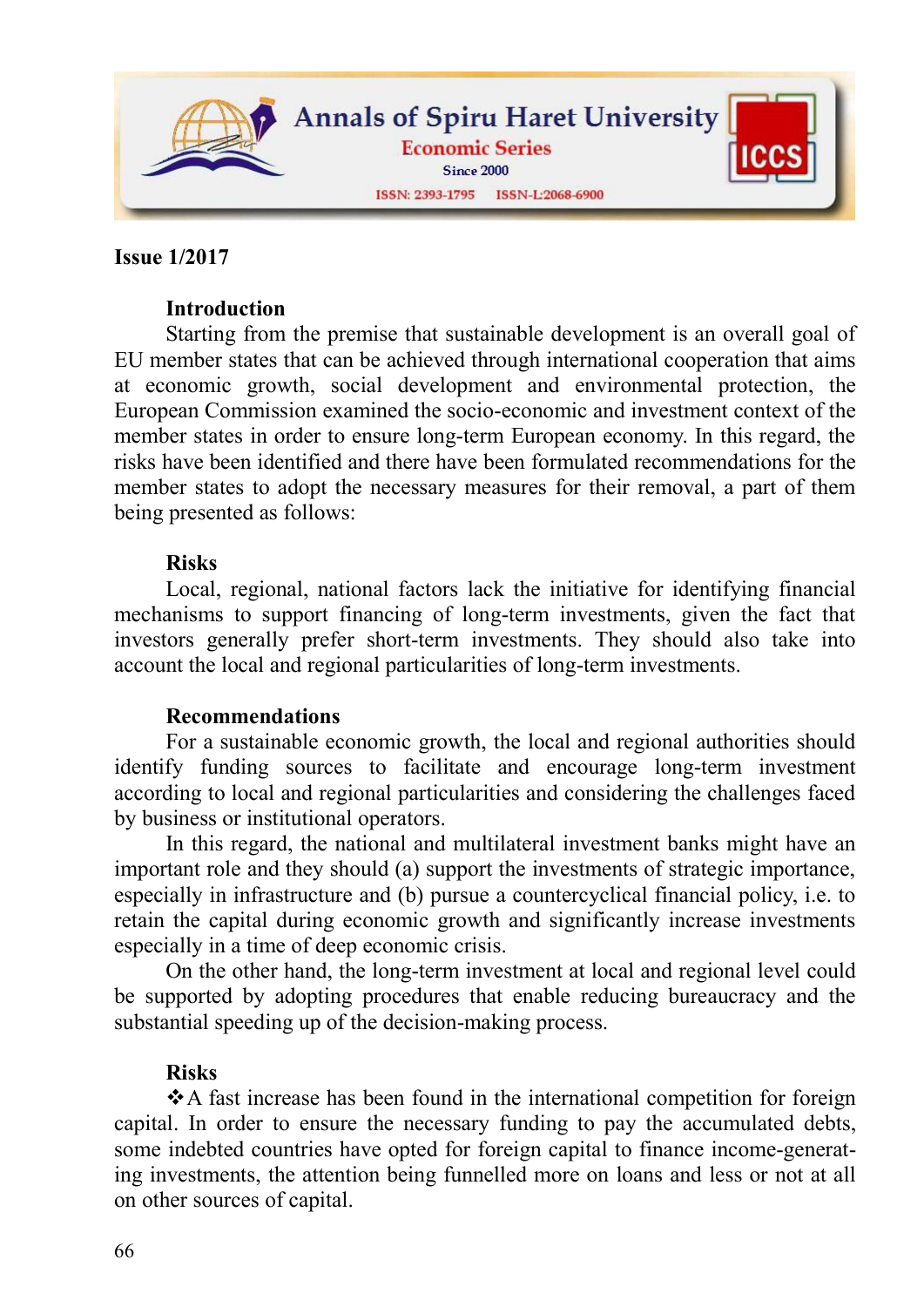

 $\triangle$ It has been observed that cities and regions act differently on the financial markets, making long-term investments differently depending on the existing socio-economic context and industrial policy of the area. Cities and regions themselves come to represent investments on the financial markets.

It has been found that the public sector acts differently on financial markets and with other objectives than the private sector. In this respect, the need to recover investments, the horizon to make investment and the risk tolerance are different priorities for public and private investors.

### **Recommendations**

The capital market financing of long-term investments can be enhanced by supporting local and regional financial institutions and by ensuring effective protection of investors.

\* There is also an urgent need to increase the labour productivity. It must continually be adapted to a constantly changing economic environment. In such an environment it can be useful for workers to be able to fulfil the role of shareholders and/or investors in order to make long term investment in the company where they work; in case of investments at the local level, in particular in energy and environment sector, it is necessary to create investment structures in which the local and regional community can be not just a financial actor, but also consumer.

### **Risk**

It has been noticed that SMEs access to financing is more difficult than for large enterprises, to this adding the fact that in some member states the activity of SMEs is hampered by discriminatory legislation in many respects.

#### **Recommendations**

An increased share of the loan market outside the financial sector and the facilitation of the market access of the loans for SMEs would allow greater involvement of microenterprises and SMEs.

 $*$  It is desirable to consider a European approach to setting lower tax rates for capital investments or a differentiation in tax rates and exemption of long-term savings;

On the other hand, local and regional authorities, economic interest groups, competent organizations in the field of public health and organizations of the capital market could establish local and regional cooperatives to ensure alternative sources of funds for long-term finance at local and regional level.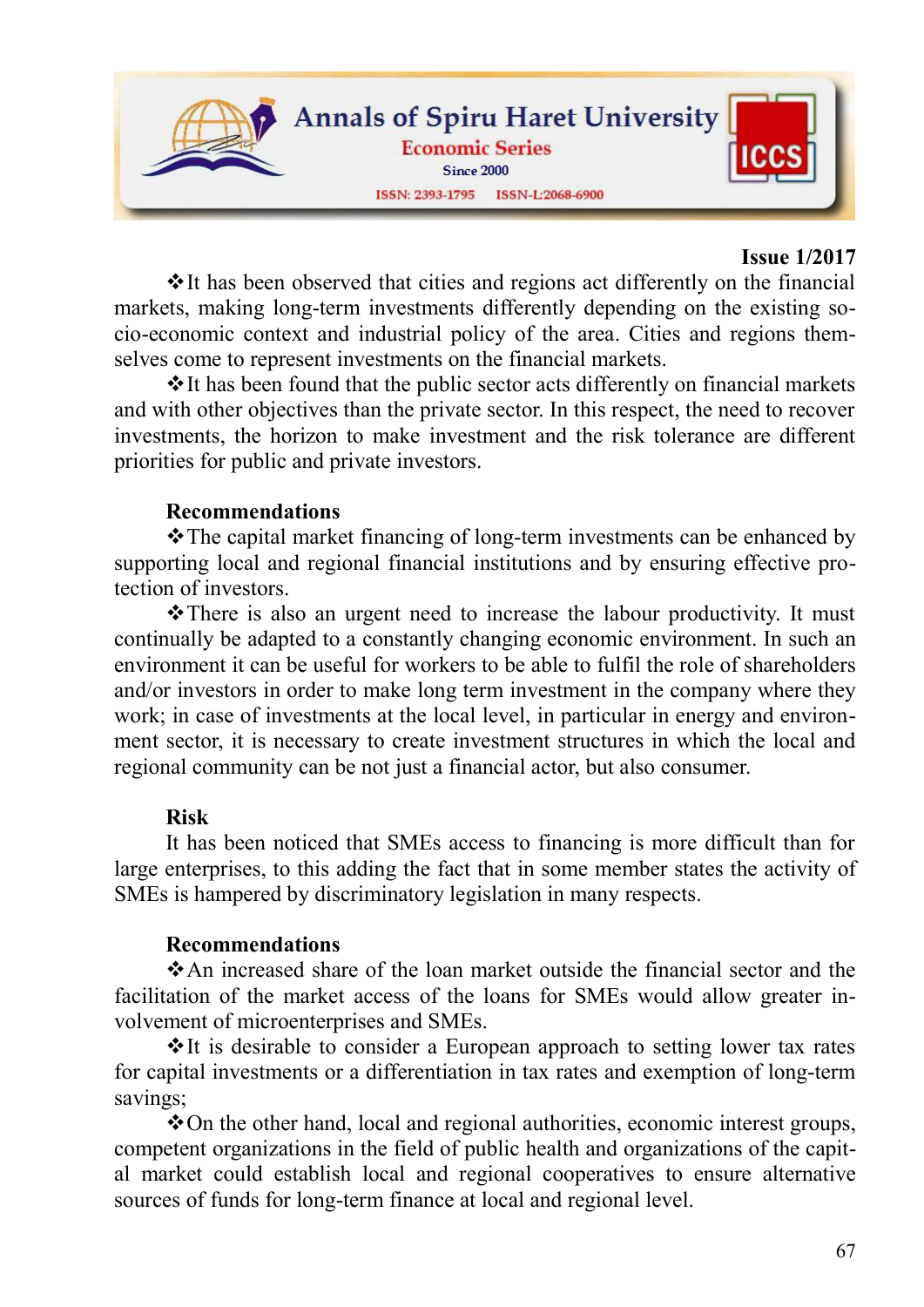

 $\cdot \cdot$  It is believed that such a network of small financial institutions may be the solution for many local and regional issues and SMEs should be guaranteed the obtaining of a guaranteed share of risk capital. It should also be considered a more widely used support for credits.

\* The development of an EU regulatory framework concerning alternative non-bank sources of financing for SMEs would certainly be useful, in certain circumstances, for the local and regional development, because the current legal framework rather limits than favours SMEs.

## I. **Examples of good practice identified in other EU Member States**

a. *Examples of support schemes for enterprises (Good practice in supporting the enterprises)*

**Greece:** There have been granted funds for app. one thousand three hundreds (1,300) small and medium enterprises through JEREMIE financial instrument, mainly lending, allowing them to face the restrictions imposed by the financial markets.

**Portugal:** By the second half of 2013, app. nine thousand four hundred and fifty eight (9,458) enterprises benefited by assistance from the support schemes cofinanced through ERDF, and nine hundred fifty two (952) new enterprises received financial help at start up, four hundred forty eight (448) from them in high technology or knowledge-based sectors.

**Belgium:** At the end of 2012, the financial instruments such as risk capital, loan warranties, micro credits and "mixt" products, co-financed from ERDF, helped five hundred seventy one (571) new enterprises at start up and six hundred seventy one (671) to develop their activity, ten times more than the number of enterprises that benefits form subsidies for investments.

**Bulgaria:** At the end of 2012, through JEREMIE financial instrument, approximately one thousand three hundred eighty eight (1,388) small and medium enterprises received loans with low interest to allow them to face the crisis of lending from the financial market.

The JEREMIE scheme in **Romania** has been implemented by SOP ECI – the total maximum estimated sum allocated to the minimis aid in the form of loans with grant partial interest by the JEREMIE Holding Fund (JHF) was more than 150 million euros (RON equivalent) to support around 1,000 SMEs.

b. *Aalborg Charter of European Cities & Towns towards Sustainability, that respects the principles of Agenda 21 and has the objective of creating the framework for sustainable development of urban areas.*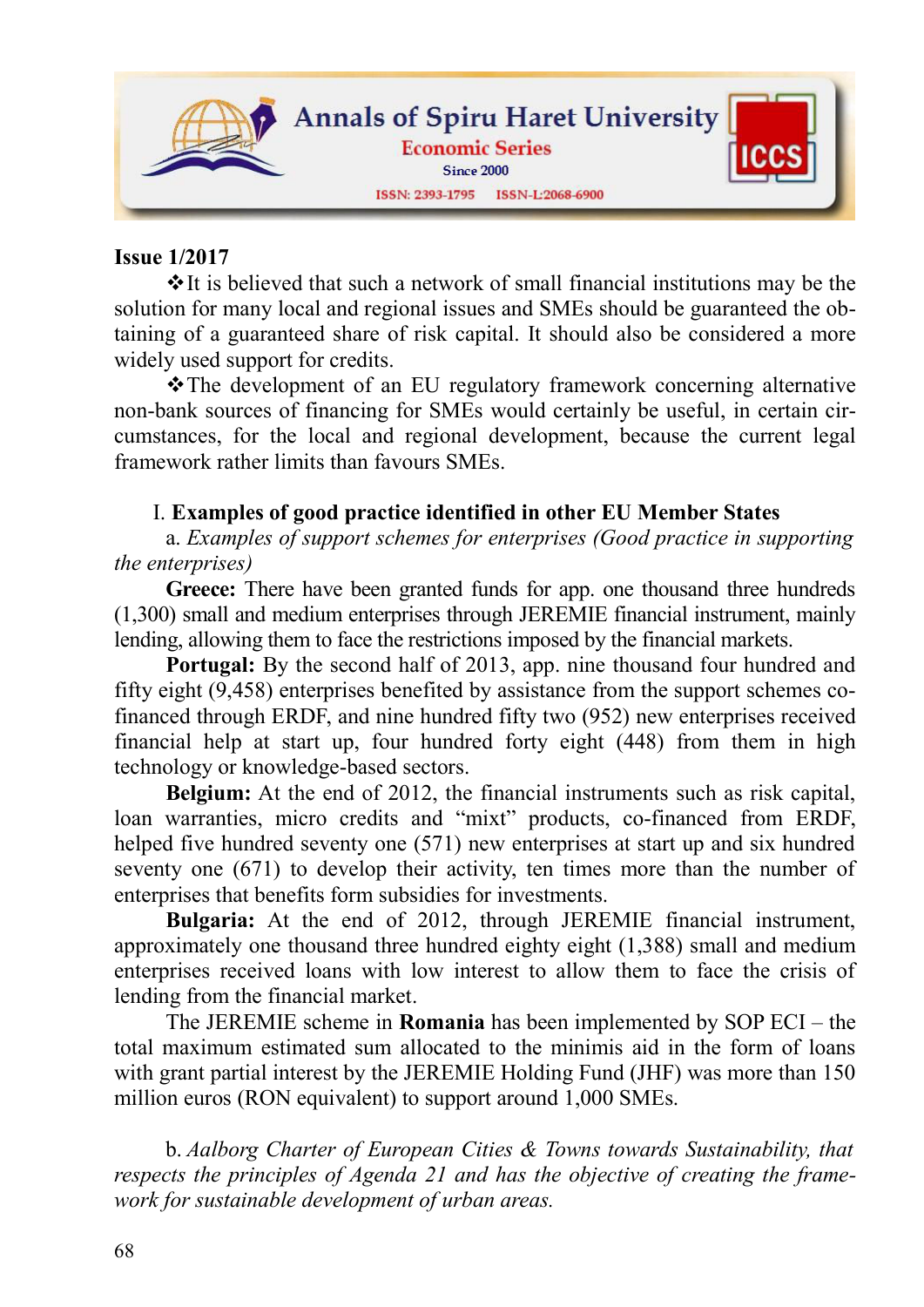

In order to reduce the existing regional and social disparities, develop a sustainable society and solve the environmental problems and social inequalities, it was found that cities can play an essential role. From analysis it was observed that for a sustainable economy, they can start in cities that can ensure a sustainable economy based on sustainable attitude of every person by providing them an appropriate framework for the deployment of sustainable economic activities. Among the many actions that a city can initiate, we highlight: encouraging sustainable business, promoting of culture and traditions, urban planning to ensure moderate air density and quality, efficient public transport system that can replace personal cars, integrating disadvantaged people and stimulating people with much potential, etc.

In support of those mentioned above we can refer to the agreement signed in 1994 by several European cities, namely **Aalborg Charter of European Cities & Towns towards Sustainability**, which aimed at creating a framework for sustainable development of urban areas.

Under the agreement they have taken ten commitments to respect the principles of Agenda 21 as follows:

| <b>Point of interest</b>                                                                                                                                      | <b>Actions</b>                                                |                                                                                                                                                                                                                                                                                                                                                                                             |
|---------------------------------------------------------------------------------------------------------------------------------------------------------------|---------------------------------------------------------------|---------------------------------------------------------------------------------------------------------------------------------------------------------------------------------------------------------------------------------------------------------------------------------------------------------------------------------------------------------------------------------------------|
| <b>GOVERNANCE</b><br>Cities reform their decision-<br>making process by developing<br>participatory<br>democracy<br>following the next points of<br>interest: | $\bullet$<br>$\bullet$<br>$\bullet$<br>$\bullet$<br>$\bullet$ | Adopting a long-term strategy in terms of a sustainable<br>city.<br>Informing the local community on the sustainable devel-<br>opment.<br>Ensuring the participation of all sectors of local society in<br>decision-making process.<br>Ensuring transparency in the decision-making process.<br>Ensuring effective collaboration with other municipalit-<br>ies, towns and villages nearby. |

| Table no. 1. Commitments and actions taken |  |  |
|--------------------------------------------|--|--|
|--------------------------------------------|--|--|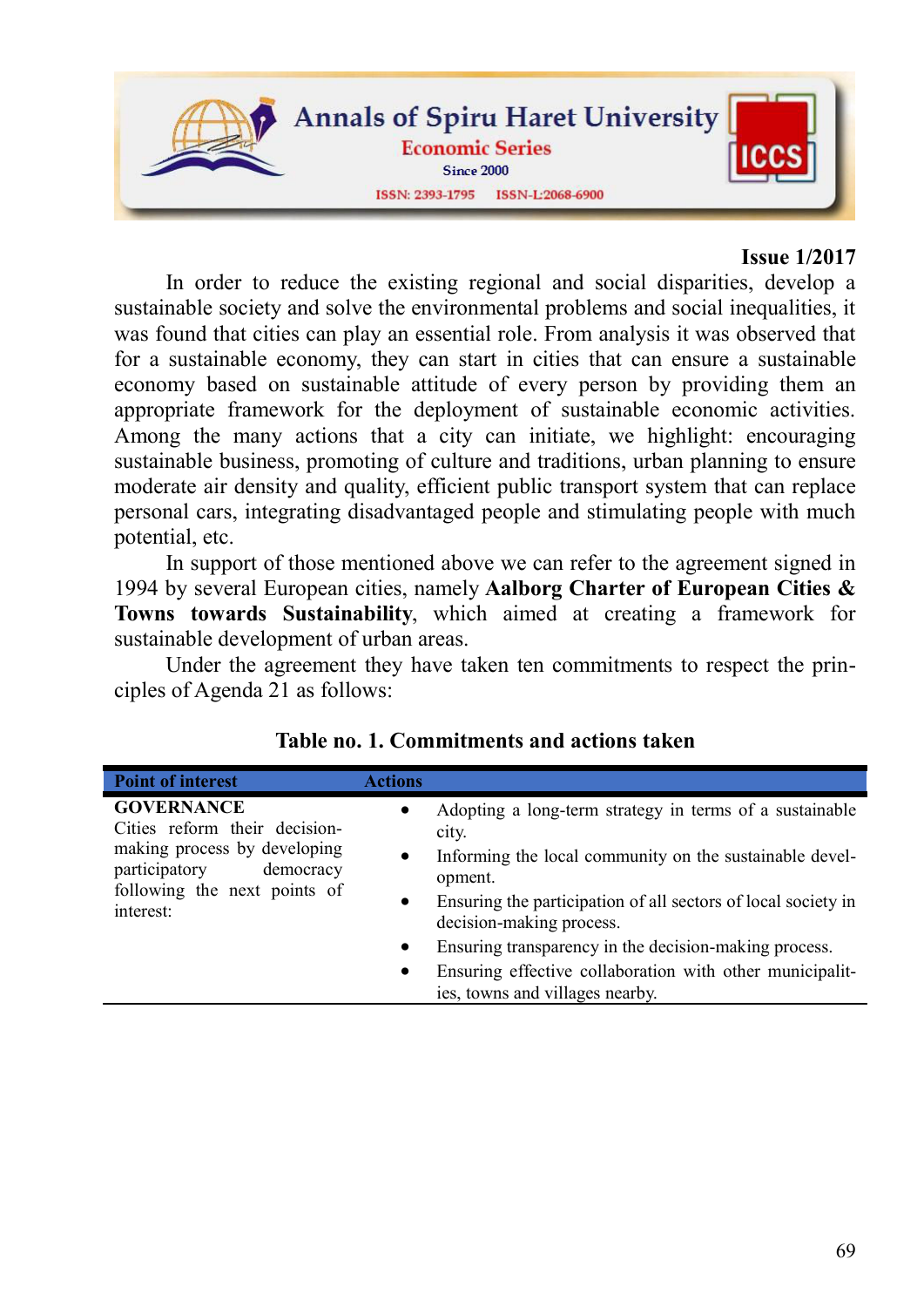Annals of Spiru Haret University

**ICCS** 

**Since 2000** 

ISSN: 2393-1795 ISSN-L:2068-6900

# **Issue 1/2017**

| <b>LOCAL</b><br><b>MANAGEMENT</b><br>FOR SUSTAINABLE DE-<br>VELOPMENT<br>Cities are more responsible<br>with regard to the implementa-<br>tion of an efficient manage-<br>ment irrespective of the train-<br>ing, implementation or evalu-<br>ation process.<br>The specific objectives are:                            | Promoting Agenda 21 priorities and other government<br>$\bullet$<br>programs.<br>Developing an integrated management system for sus-<br>$\bullet$<br>tainable development, consistent with the principles of<br>the EU strategy for urban development.<br>Setting objectives and deadlines for achieving activities<br>$\bullet$<br>set out in Aalborg Commitments and developing a mech-<br>anism to monitor their implementation.<br>Urban decision-making process will focus on sustainabil-<br>$\bullet$<br>ity principles and will allocate resources on sustainable<br>criteria.<br>Collaborating with their network to monitor and evaluate<br>$\bullet$<br>progress as far as the Sustainable European Cities &<br>Towns project is concerned. |
|-------------------------------------------------------------------------------------------------------------------------------------------------------------------------------------------------------------------------------------------------------------------------------------------------------------------------|--------------------------------------------------------------------------------------------------------------------------------------------------------------------------------------------------------------------------------------------------------------------------------------------------------------------------------------------------------------------------------------------------------------------------------------------------------------------------------------------------------------------------------------------------------------------------------------------------------------------------------------------------------------------------------------------------------------------------------------------------------|
| <b>ENVIRONMENT</b><br>Responsibility<br>to<br>protect,<br>preserve and ensure equitable<br>access to natural common goods<br>through:                                                                                                                                                                                   | Reducing electricity consumption and boosting renew-<br>$\bullet$<br>able energy use.<br>Using water efficiently and improving water quality.<br>٠<br>Extending green areas, promoting sustainable forest ex-<br>$\bullet$<br>ploitation, as well as promoting and developing biod-<br>iversity.<br>Promoting agriculture by improving soil quality, increas-<br>$\bullet$<br>ing its productivity. Improving air quality.                                                                                                                                                                                                                                                                                                                             |
| <b>RESPONSIBLE</b><br><b>CONSUMPTION</b><br>The cities will start to adopt<br>and facilitate optimal use of<br>available resources by ensuring<br>the responsible consumption.<br>For it, the following actions<br>will be taken:                                                                                       | Increased reuse and recycling of products; avoiding and<br>$\bullet$<br>reducing the volume of garbage.<br>Managing garbage in accordance with best practices in<br>$\bullet$<br>the field.<br>Improving energy efficiency and avoiding unnecessary con-<br>$\bullet$<br>sumption of electricity.<br>Ensuring a sustainable purchasing process.<br>٠<br>Stimulating sustainable production and consumption, es-<br>$\bullet$<br>pecially through the use of eco-labels, organic product<br>promotion and fair trade.                                                                                                                                                                                                                                   |
| <b>PLANNING</b><br>AND<br><b>MODELLING</b><br>The cities will start to make an<br>urban planning on medium and<br>long term that takes into account<br>the social and economic context,<br>the inhabitants'<br>health<br>and<br>traditions, the environment. In<br>this regard, the following actions<br>will be taken: | Providing the infrastructure to repopulate abandoned<br>$\bullet$<br>areas.<br>Avoiding urban congestion and prioritizing the use for<br>$\bullet$<br>economic development of former industrial sites before<br>identifying new areas.<br>Ensuring an optimal balance between the use of office<br>buildings and the household; priority will be given to<br>housing in central areas.<br>Identifying solutions to ensure the preservation, renova-<br>$\bullet$<br>tion and reuse of existing favourable cultural heritage in                                                                                                                                                                                                                         |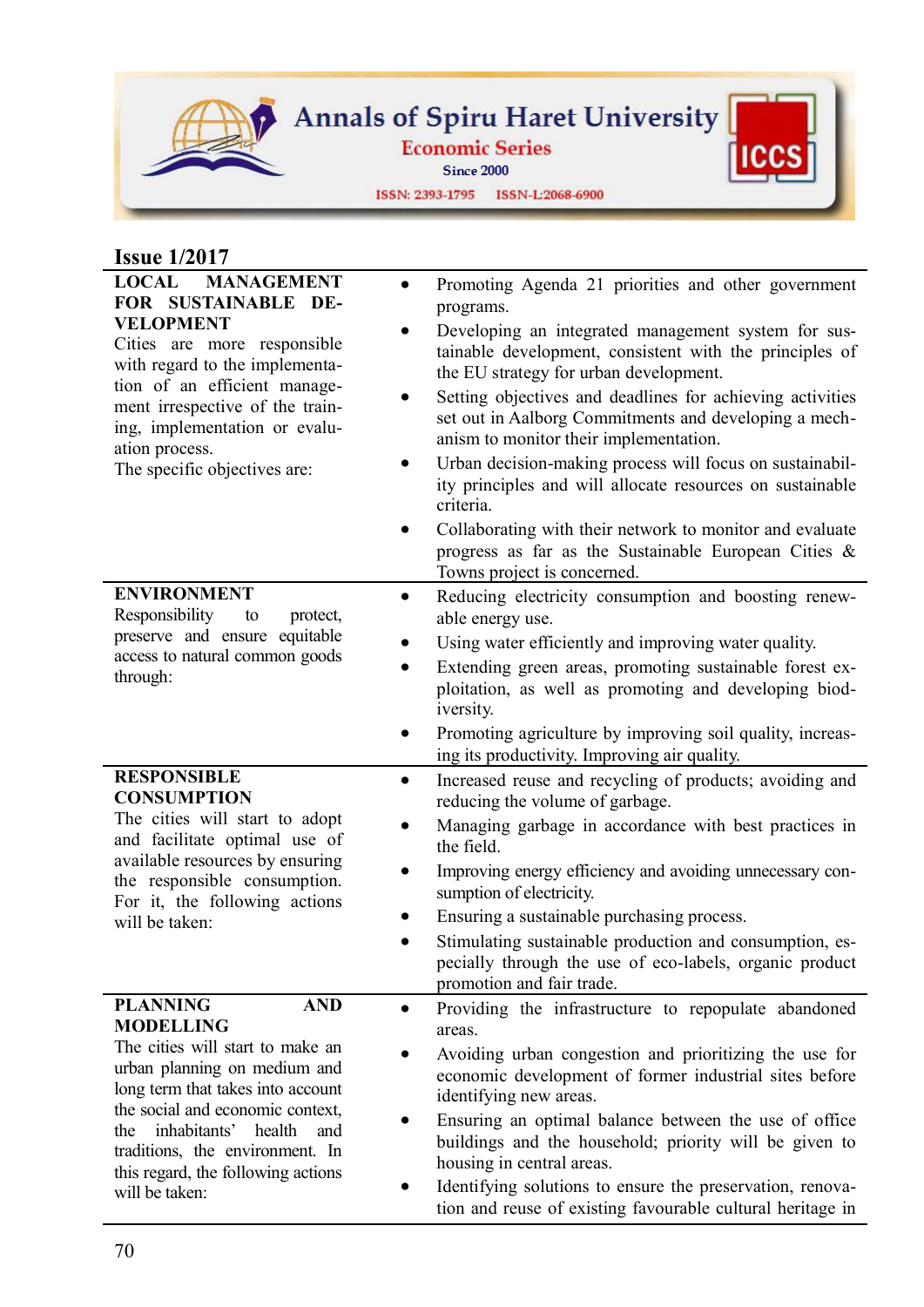Annals of Spiru Haret University

**Since 2000** 

ISSN: 2393-1795 ISSN-L:2068-6900



## **Issue 1/2017**

|                                                                                                                                                                                                                                                                              | urban areas.                                                                                                                                                                                                                                                                                                                                                                                                                                                                                                                                                                                               |
|------------------------------------------------------------------------------------------------------------------------------------------------------------------------------------------------------------------------------------------------------------------------------|------------------------------------------------------------------------------------------------------------------------------------------------------------------------------------------------------------------------------------------------------------------------------------------------------------------------------------------------------------------------------------------------------------------------------------------------------------------------------------------------------------------------------------------------------------------------------------------------------------|
|                                                                                                                                                                                                                                                                              | In terms of construction activity, the cities will have an<br>approach by encouraging the use of architecture and<br>building materials of high quality to ensure sustainable<br>construction.                                                                                                                                                                                                                                                                                                                                                                                                             |
| <b>BETTER MOBILITY, LESS</b><br>TRAFFIC<br>Due to the interdependence of<br>health<br>transport,<br>and<br>environment, cities will start to<br>promote sustainable transport<br>options by taking the following<br>actions:                                                 | Creating public transport alternatives accessible to every-<br>$\bullet$<br>body to reduce the need for private motorized transport,<br>thereby stimulating the increased number of trips made<br>by public transport, on foot or by bicycle.<br>Promoting the use of low emission vehicles.<br>٠<br>Developing an integrated and sustainable urban transport.<br>Decreasing the effects motorized transport has on the en-<br>$\bullet$<br>vironment and health.                                                                                                                                          |
| <b>ACTIONS</b><br><b>LOCAL</b><br><b>FOR</b><br><b>HEALTH</b><br>The cities will start to promote<br>good health of citizens. For it,<br>the following actions will be<br>undertaken:                                                                                        | Promoting actions to improve environmental conditions<br>$\bullet$<br>and awareness about its effects.<br>Building strategic partnerships in health field to promote<br>a sustainable urban health system.<br>Approaching concrete measures and actions to reduce<br>$\bullet$<br>health system inequalities and fighting poverty.<br>Paying more attention to health and encouraging quality<br>of life by analysing the activity sectors and their impact<br>on health.<br>Imposing compulsory integration of health objectives in<br>planning and strategic initiatives developed by urban<br>planners. |
| <b>LOCAL</b><br><b>ECONOMIC</b><br><b>DYNAMIC</b><br>AND<br><b>SUSTAINABLE SYSTEMS</b><br>The cities will start to provide<br>a dynamic and local economy<br>that allows jobs regarding the<br>environmental protection. For<br>it, the following measures will<br>be taken: | Taking measures to stimulate and support the local eco-<br>$\bullet$<br>nomy and also to create the conditions necessary for the<br>establishment of local start-ups.<br>Stimulating the cooperation with local economic operat-<br>ors in order to promote and implement the best practices.<br>Identifying some sustainable principles for businesses<br>$\bullet$<br>location.<br>Stimulating the consumption of high quality products,<br>local or regional, by encouraging internal consume mar-<br>kets.<br>Promoting sustainable tourism.<br>$\bullet$                                              |
| <b>EQUALITY AND SOCIAL</b><br><b>JUSTICE</b><br>It is intended to increase the<br>and<br>of<br>safety<br>security<br>communities by<br>taking the<br>following actions:                                                                                                      | Initiating and supporting programs for elimination and<br>$\bullet$<br>prevention of poverty.<br>Facilitating the widest categories to have access to public<br>$\bullet$<br>services, education, training, information and cultural<br>activities and also creating employment opportunities.                                                                                                                                                                                                                                                                                                             |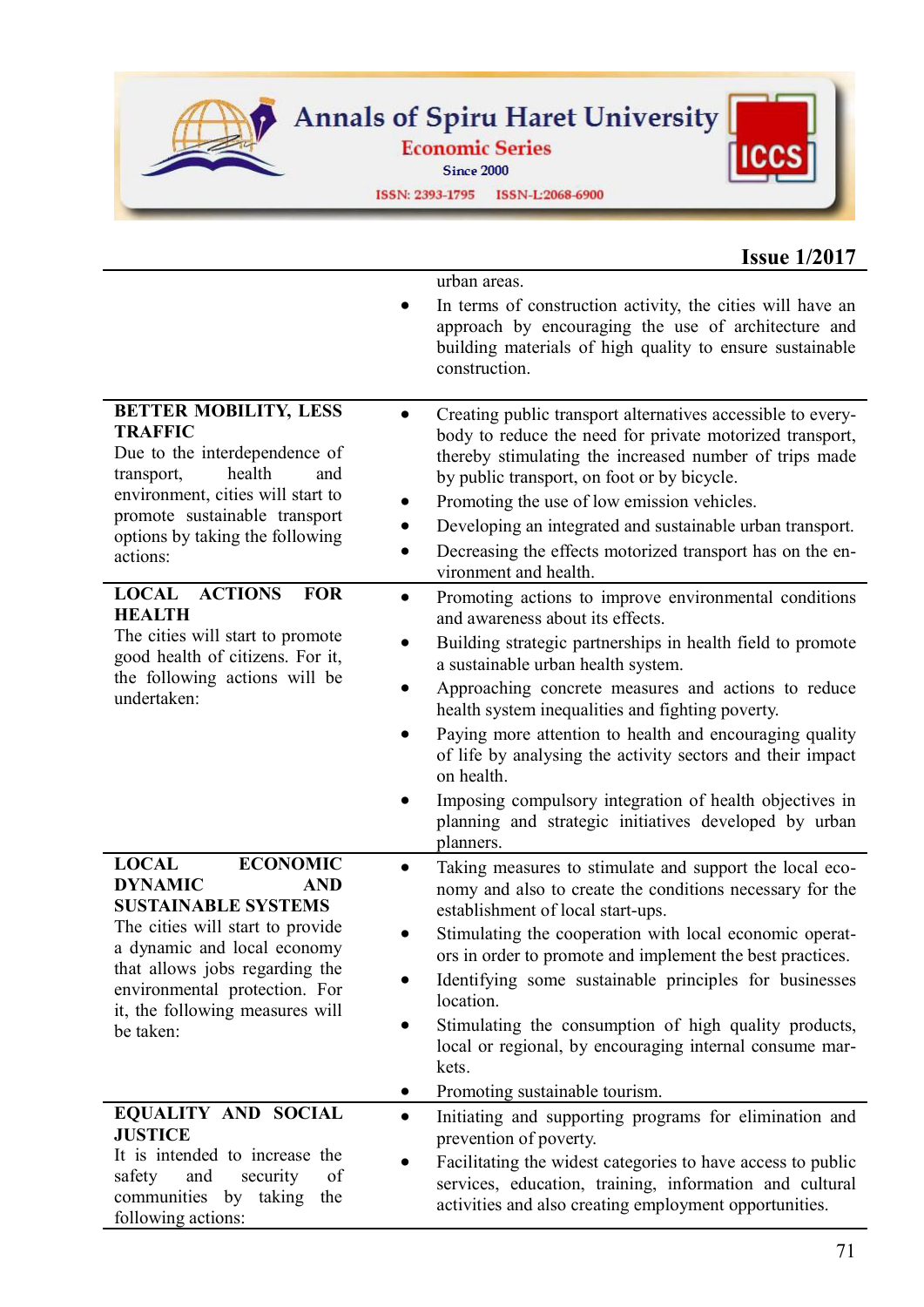**Annals of Spiru Haret University** 

**Economic Series** 

Since 2000

**ISSN: 2393,1795 ISSN\_L-2068-6900** 

**Issue 1/2017**

|                                                                                                                                                                                                                                                          | Promoting social inclusion and gender equality.<br>$\bullet$<br>Ensuring safety in the community.<br>$\bullet$<br>$\bullet$                                                                                                                                                                                                                                                                                                                                                                                                                                                                                                                                             |  |  |  |
|----------------------------------------------------------------------------------------------------------------------------------------------------------------------------------------------------------------------------------------------------------|-------------------------------------------------------------------------------------------------------------------------------------------------------------------------------------------------------------------------------------------------------------------------------------------------------------------------------------------------------------------------------------------------------------------------------------------------------------------------------------------------------------------------------------------------------------------------------------------------------------------------------------------------------------------------|--|--|--|
| TО<br><b>LOCAL</b><br><b>FROM</b><br><b>GLOBAL LEVEL</b><br>Cities will assume responsibility<br>justice,<br>for<br>equity,<br>peace,<br>sustainable development and<br>environmental protection. For it,<br>the following actions will be<br>initiated: | Providing housing quality and better living conditions.<br>Promoting an integrated strategy to prevent the causes<br>$\bullet$<br>and mitigate the impact of climate change and the high<br>emissions of greenhouse gases; reducing the impact on<br>the environment and promoting the principle of justice.<br>Promulgating policies for climate protection by initiating<br>$\bullet$<br>programs that are related to electricity, transportation,<br>purchasing, trash, agriculture and afforestation.<br>Strengthening international cooperation with other cities<br>$\bullet$<br>and municipalities to develop a group of local response to<br>global challenges. |  |  |  |

Source: http://sustainabledevelopment.un.org/content/documents/ Agenda21.pdf

To identify the impact that the implemented actions taken by cities had as a result of their commitments made in 2010, research was conducted to quantify the results. In this respect, the results were encouraging and showed that the signatory cities have been very good in the direction of more sustainable prospects. The article was written based on the report Indicators for Sustainability – How cities are monitoring and evaluating their success published by the Sustainable Cities organization and the information available on websites http://sustainabledevelopment.un.org/content/documents/Agenda21.pdf and http://ec.europa.eu/ environment/urban/pdf/aalborg\_charter.pdf.

### II. **Directions for action in the new programming period**

The new programming period marks a reorientation of the financing priorities compared with 2007-2013 period, reflecting the close connection between the cohesion policy and Europe 2020 Strategy.

Approximately 124 billion Euros are allocated to research, development and innovation, IT&C, SMEs, with 22% more than in the 2007-2013 period and 98 billion Euros will be invested in measures for occupation, social inclusion and education and training, while almost 4.3 billion Euros are allocated to good governance (consolidation of the institutional capacity and efficacy of the public administration), with 7.2% more than the previous programming period.

Allocation of funds was based on the current economic environment and future trends are crucial to implementing the measures undertaken in order to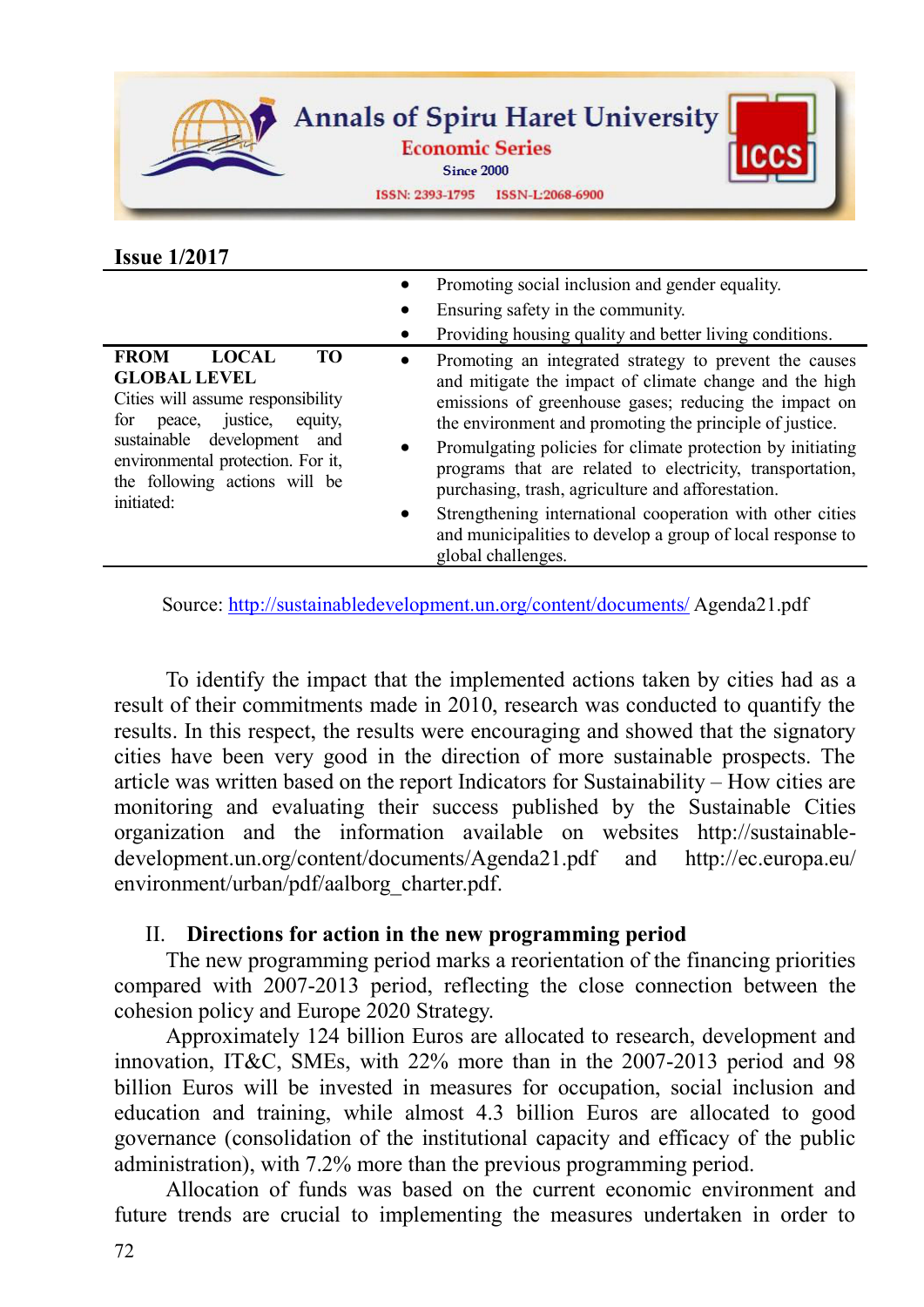

ensure economic growth to meet the challenges for development in the medium and long term and allowing reducing the regional and social disparities existing in Romania.

According to an article published on the website of the European Commission (http://ec.europa.eu/eurostat/statisticsexplained/index.php?title=Archive:GDP) with data since December 2011 on the relative size of the GDP per capita in the 27 Member States, members of the Economic and Free Trade Association – EFTA (Iceland, Norway and Switzerland) and four countries aspiring to EU membership (Croatia, the former Yugoslav Republic of Macedonia, Montenegro and Turkey) and three potential candidate countries of the Western Balkans (Albania, Bosnia and Herzegovina and Serbia) it has been found that Romania ranks the  $32<sup>nd</sup>$  with a GDP per capita below 50% of the EU-27 average.

As we can see, Luxembourg is positioned on the first place with a GDP per capita two and a half times higher than the EU-27 average, the Netherlands rank the second with a GDP 33% higher than EU-27 average (being overtaken by Norway and Switzerland, members of the Economic and Free Trade Association – EFTA), then follow the countries with the GDP 20% over the EU, namely Denmark, Austria and Sweden, Belgium and Germany were about the same level, followed by Finland and the United Kingdom.

Countries which have the GDP below the EU-27 are:

• Cyprus has the GDP little below the EU average;

• Slovenia, Malta, Portugal and the Czech Republic with the GDPs placed about 20% below the EU-27 average;

• Slovakia, Hungary, Estonia, Poland and Croatia with the GDPs placed at a level of about 40% below the EU-27 average;

• Romania and Bulgaria with the GDPs per capita slightly below 50% of the EU-27 average;

• Five countries have a GDP per capita of at least 60% below the EU-27 average, namely Montenegro and the Former Yugoslav Republic of Macedonia, Serbia, Bosnia and Herzegovina and Albania<sup>1</sup>.

**In Romania**, analysing the GDP/capita in the North-East, South-East, South-West Oltenia, South-Muntenia, Centre, West, North-West, and Bucharest-Ilfov according to figures presented by INS in the table below, it was observed that **the real disparities are intra-regional**.

<sup>&</sup>lt;sup>1</sup> http://ec.europa.eu/eurostat/statistics-explained/index.php?title=Archive:GDP\_per\_ capita, consumption per capita and price level indices/ro&oldid=113078#Volumele relative ale PIB-ului pe cap de locuitor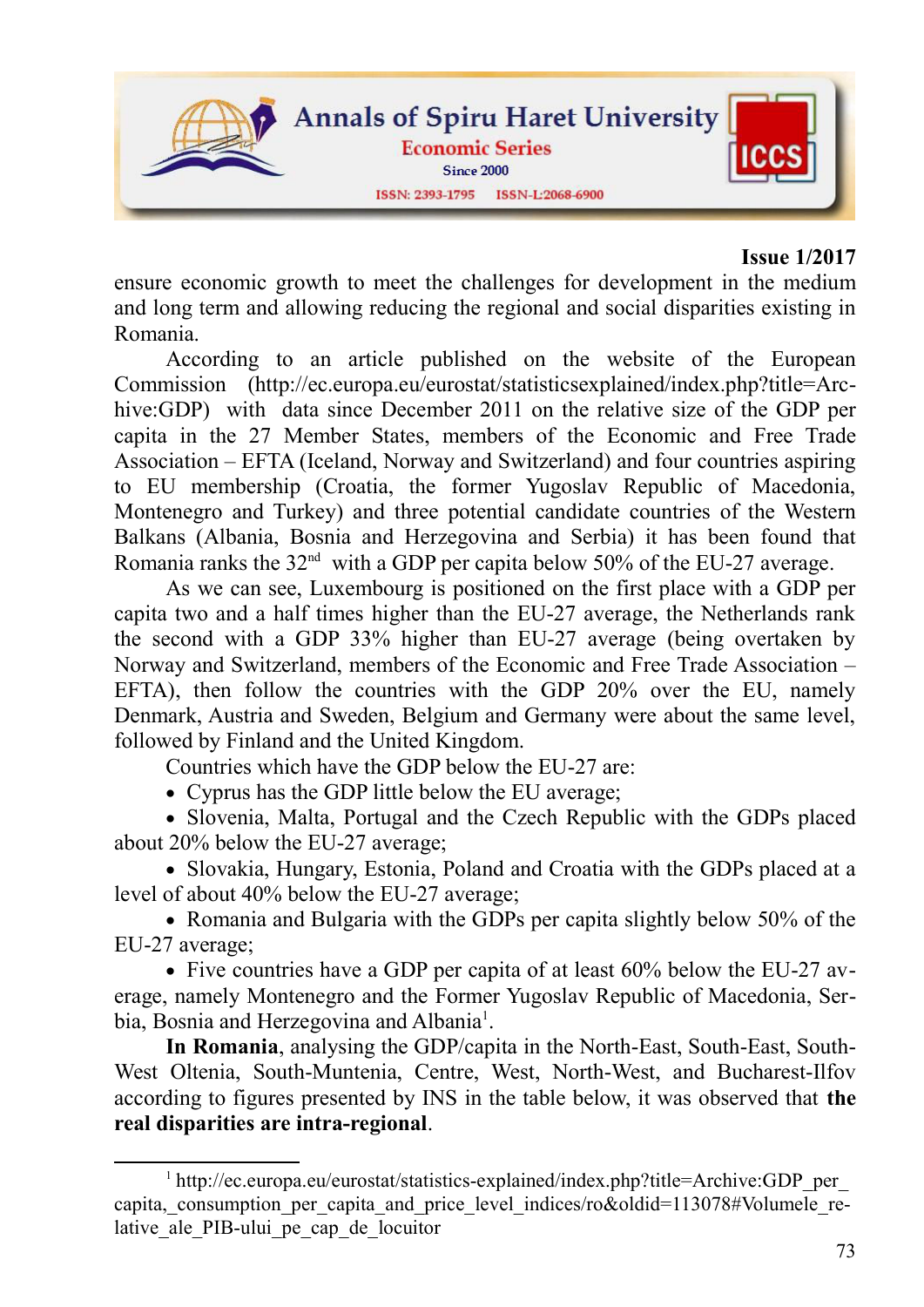



**Chart no. 1: Volume indices of the GDP per capita, 2010 (EU-27=100) 100)**

Source: Eurostat (tec00114)

**Table no. 2. Disparities in the level of GDP/capita (national average 100%)**

| Regions<br>a<br>Year | 2012  | 2013  | 2014  | 2015  | 2016  | 2017  |
|----------------------|-------|-------|-------|-------|-------|-------|
| North-East           | 62.7  | 62.3  | 62.2  | 62.2  | 62.2  | 62.2  |
| South-East           | 81.9  | 80.9  | 80.8  | 81.0  | 81.1  | 81.1  |
| South Muntenia       | 82.4  | 83.6  | 83.8  | 83.8  | 84.0  | 84.1  |
| South-West Oltenia   | 78.4  | 80.7  | 81.0  | 81.3  | 81.5  | 81.7  |
| West                 | 114.2 | 114.4 | 114.3 | 114.1 | 114.0 | 114.0 |
| North-West           | 83.9  | 83.9  | 83.7  | 83.7  | 83.6  | 83.6  |
| Centre               | 97.3  | 98.2  | 98.1  | 97.9  | 97.8  | 97.8  |
| Bucharest-Ilfov      | 238.8 | 234.9 | 234.5 | 233.8 | 233.0 | 232.1 |

Source: NIS – version of December  $13<sup>th</sup>$ , 2012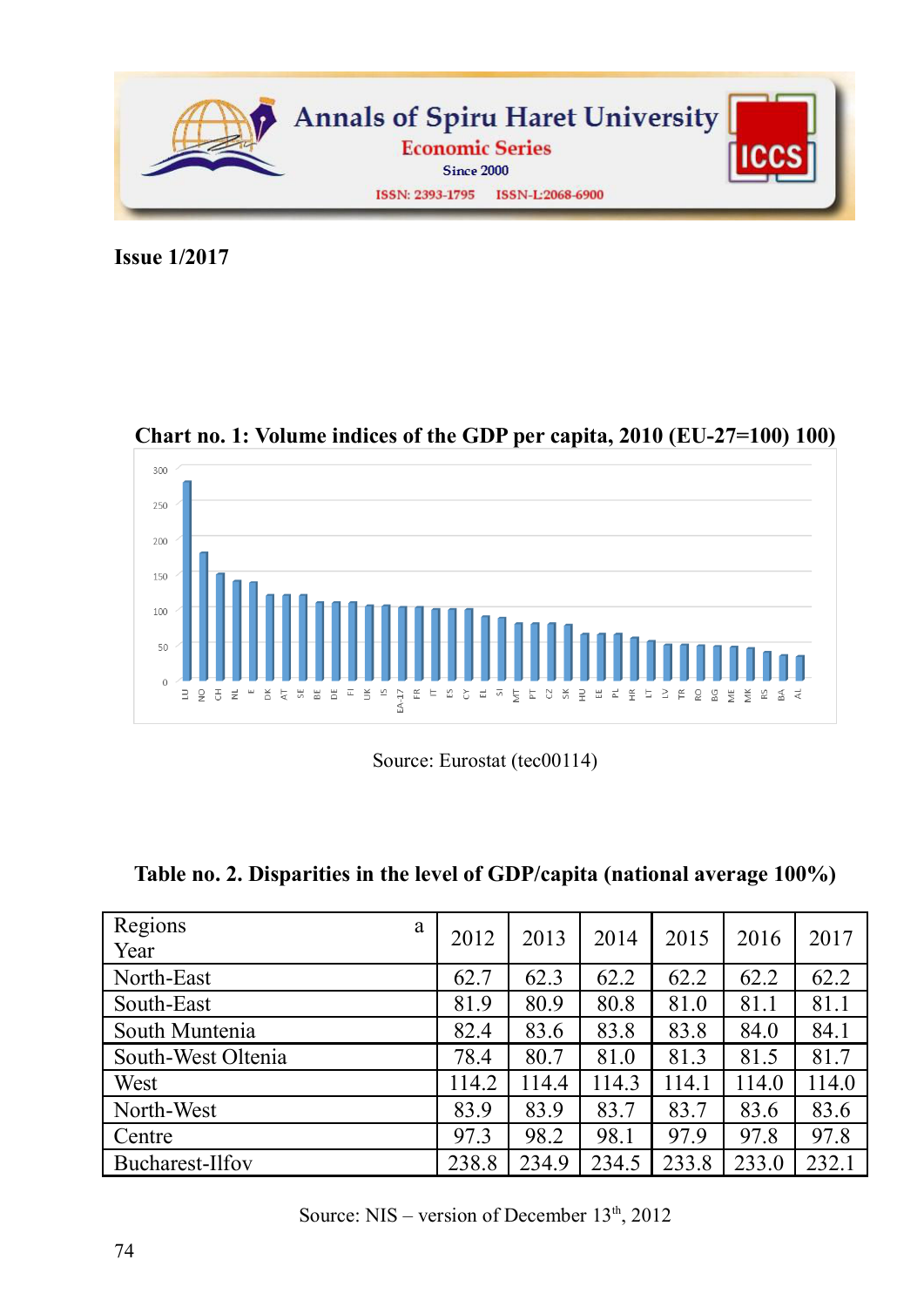

In this regard, according to the cues of disparity in the GDP/capita in the period 2012-2015, considering the national average of 100%, it is observed that the region with the lowest level of development is the North-East with a value of 62.2%, which will continue until 2017. This is followed by the South-East region (81.1%) and South-West Oltenia (81.7%), which will remain slightly above fourfifths of the national average of 2017.

The regions of South Muntenia, North-West, Centre will be situated slightly above the threshold of 85% of the GDP/capita registered in Romania.

We mention that these six regions have a GDP below 50% of the EU average. Only two regions will be above average with Bucharest-Ilfov far away from the rest of the country and Western region with a seventh above the national level.

However, only Bucharest-Ilfov region is already and remains slightly above the EU average.

### **Conclusion**

Starting from the general objective of the European Union, that of reducing the disparities between EU Member States and taking into account the socioeconomic context of Romania, the different level of development in the regions and resolving the identified needs in the medium and long term leading to raising the living standards, the European Commission has allocated Romania, according to the partnership agreement, five European structural and investment funds (ESIF) namely: the European Regional Development Fund (ERDF), Cohesion Fund (CF), European Social Fund (ESF), European Agricultural Fund for Rural Development (EAFRD) and the European Maritime and Fisheries Fund (EMFF).

The allocation of these ESI funds will directly contribute to the promotion of Romania's ability to meet the key objectives proposed for national and community development, as follows:

• meeting the objectives proposed by the **Europe 2020 Strategy** – to meet the request of the EU, Romania has proposed that by the end of 2020 to meet a number of objectives in the following key areas: employment, research and development, energy/climate, education, social inclusion and poverty reduction.

In this regard:

 $\triangleright$  over  $\vec{\epsilon}$  1 billion has been allocated for research and development (R&D) and innovation to meet the thematic objective 1 (TO1);

 $\geq \theta$  3.9 billion have been allocated for a more efficient economy in terms of energy by switching to a low-carbon emissions economy (TO4) including the creation of infrastructure for the use of renewable energies;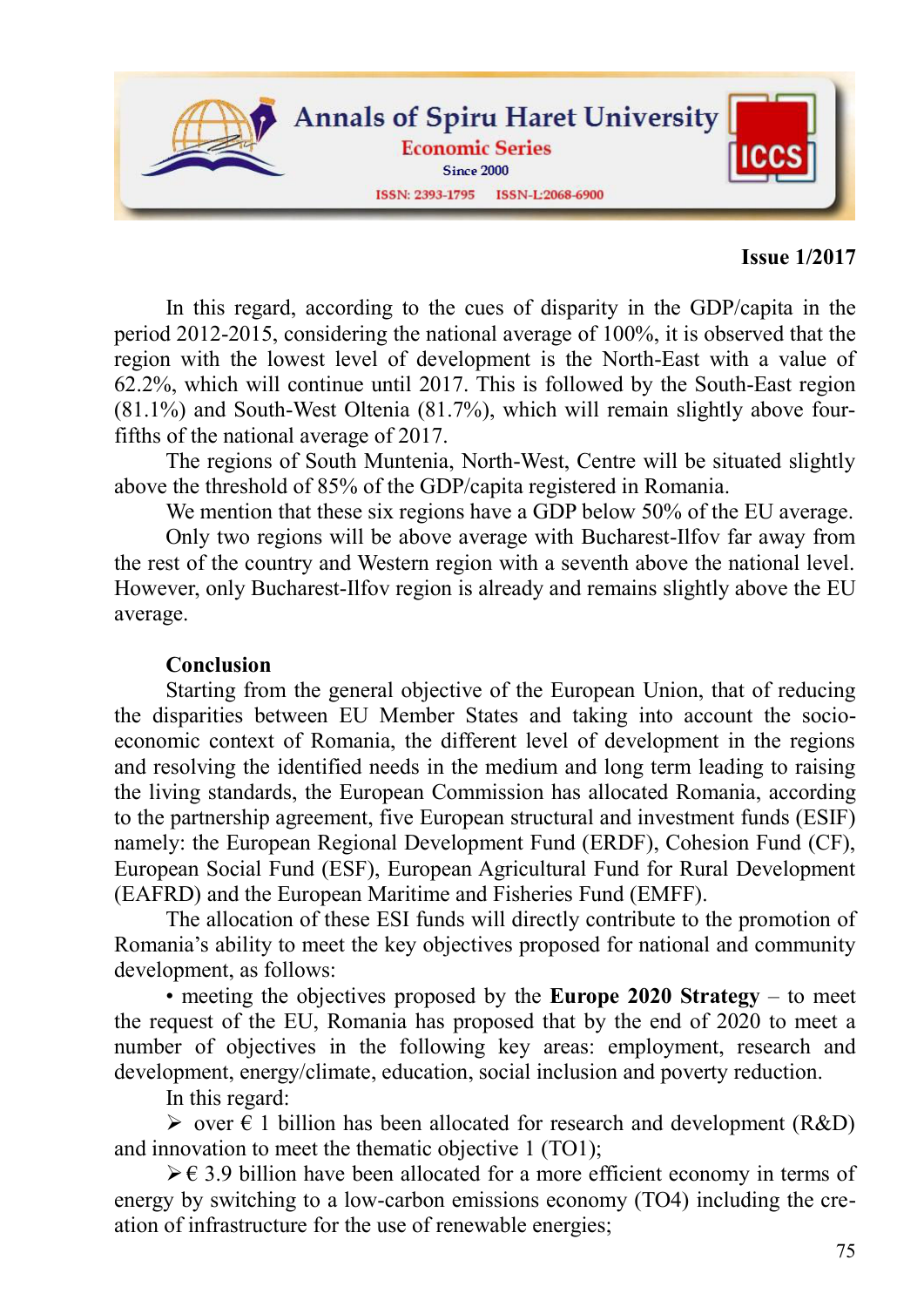

 $\geq \epsilon$  3.4 billion have been allocated for combating and preventing social phenomena Romania is facing and poverty reduction concerning the objective of reducing with 580,000 the number of people at risk of poverty or exclusion (compared with 2008);

 $\geq \epsilon$  2.2 billion have been allocated for increasing employability in the labour market (TO8), Romania assuming a 70% employment jobs nationwide focusing particularly on young people;

 $\geq \theta$  1.65 billion has been allocated for reducing to 11.3% the early school leavers and increasing to 26.7% the rate of participation in tertiary education (TO10).

• fulfilling the Obligations under the Treaty of Accession – there has been allocated over  $\epsilon$  3 billion in TO6 for continuing to provide services for water and wastewater in accordance with standards agglomerations of over 10,000 inhabitants and also leading to the modernization of congestion higher than 2,000 inhabitants;

• boosting national competitiveness:

-allocation of funding through TO2 and LEADER for appropriate measures (training, e-services, e-government) in all priorities, especially in rural areas to ensure the continuing development of the national network of broadband services and the next generation access (NGA), with a minimum rate of 30 Mbps, jointly approaching the issues of low subscription rate;

-fostering the participation of young farmers and fishermen to increase productivity and added value of agricultural, fisheries and aquaculture;

-launching financial engineering schemes and providing direct support to enhance the competitiveness of economic operators and the survival rates of young SMEs (TO3);

 $\geq$  20% of the ESI funds have been allocated under the TO7 for facilities consolidation and reliability of the transportation network in order to increase the accessibility of the regions and the attractiveness of industrial investment;

 $\geq \epsilon$  800 million have been allocated for the implementation of systemic reforms in the governance and administration to resolve the administrative weaknesses.

## **References**

1. Aalborg Charter of European cities & Towns towards Sustainability (1994).

2. Sustainable Cities (2010), *Indicators for Sustainability – How cities are monitoring and evaluating their success,* http://sustainabledevelopment.un.org/content/documents/ **Agenda21**.pdf and http://ec.europa.eu/environment/urban/pdf/aalborg\_charter.pdf